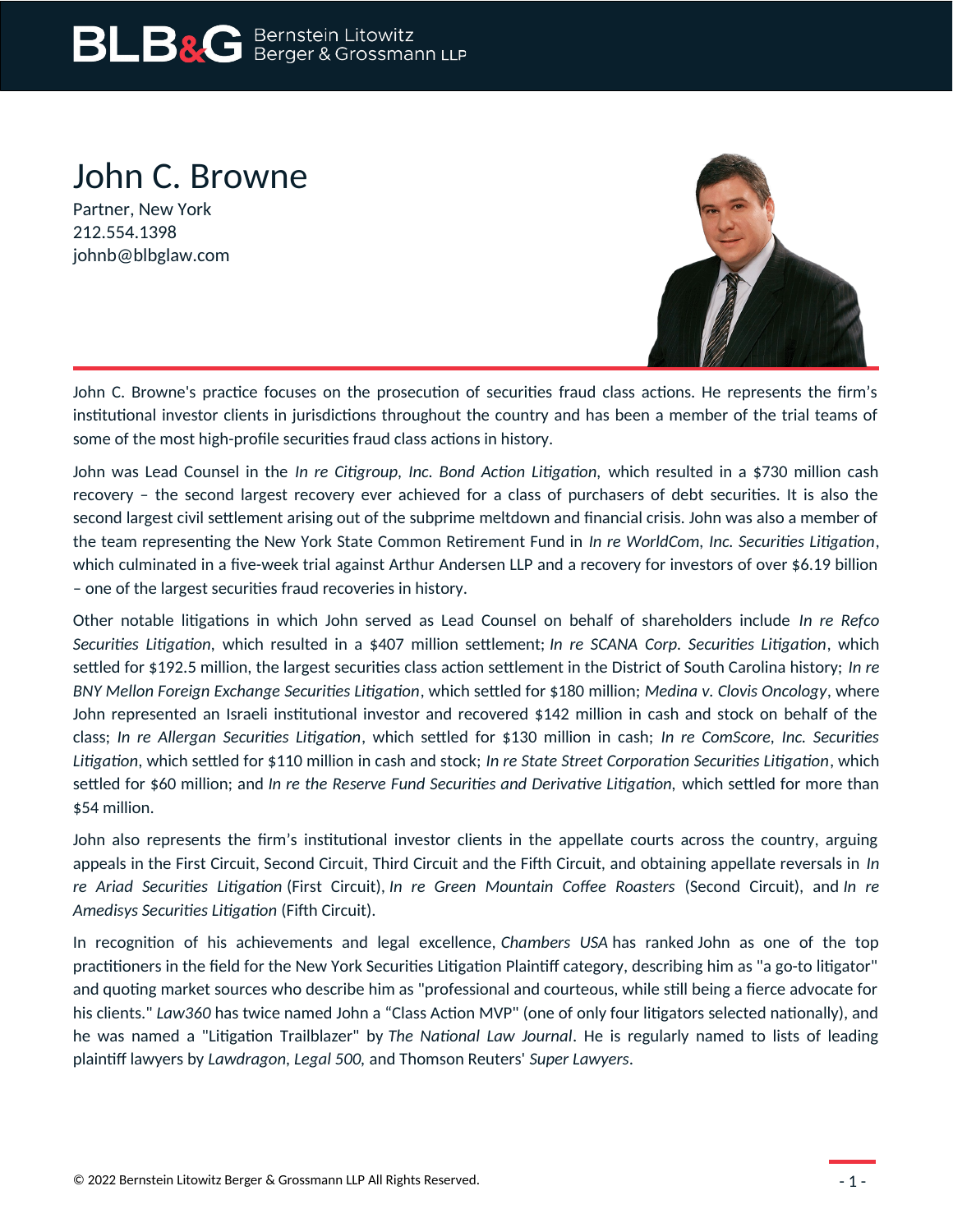**BLB&G** 

Prior to joining BLB&G, John was an attorney at Latham & Watkins, where he had a wide range of experience in commercial litigation, including defending securities class actions, and representing major corporate clients in state and federal court litigations and arbitrations.

John has been a panelist at various continuing legal education programs offered by the American Law Institute ("ALI") and has authored and co-authored numerous articles relating to securities litigation.

# **Education**

- Cornell Law School, 1998, J.D., *magna cum laude*, Editor, *Cornell Law Review*
- James Madison University, 1994, B.A., *magna cum laude*, Economics

## **Admissions**

- New York
- United States District Court for the Southern District of New York
- United States District Court for the District of Colorado
- United States Court of Appeals for the First Circuit
- United States Court of Appeals for the Second Circuit
- United States Court of Appeals for the Third Circuit
- United States Court of Appeals for the Fourth Circuit
- United States Court of Appeals for the Fifth Circuit
- United States Court of Appeals for the Seventh Circuit

#### **News**

- November 12, 2021 *Law360* Highlights John C. Browne and Lauren A. Ormsbee's Article on *Pirani v. Slack Technologies* As One of Its Most Highly Read
- February 4, 2021 Partner John C. Browne Quoted by *Law360* on Securities Class Action Filing Trends

### **Publications**

- May 4, 2022 "Ninth Circuit *Slack* Decision Withstands En Banc Rehearing Petition: Is A Supreme Court Cert Petition Next?" by BLB&G Partners John C. Browne and Lauren Ormsbee
- December 10, 2021 "Investor Class Cert. Win Offers Post-Goldman Insight" by John C. Browne and Adam Hollander published in *Law360*
- November 4, 2021 "Why Slack Decision Struck A Nerve With Corporate America" by John C. Browne and Lauren Ormsbee published in *Law360*
- May 26, 2021 "9th Circ. Case Could Gut Section 11 Shareholder Protections" by John C. Browne and Lauren Ormsbee published by *Law360*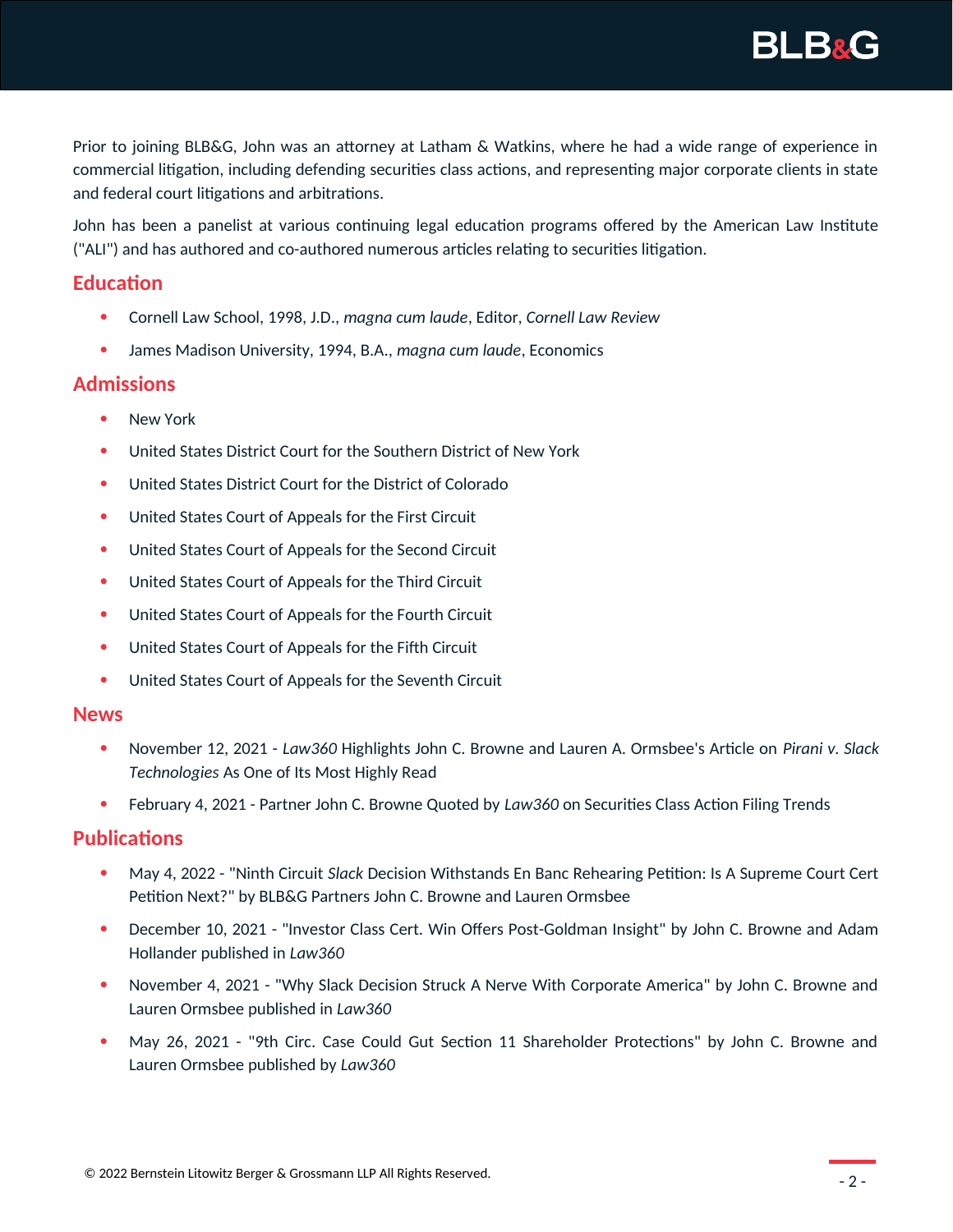

- May 13, 2021 "The Year of the SPACs: The Incredible Rise and Welcome Fall of Special Purpose Acquisition Companies" by BLB&G Partners John C. Browne and Lauren Ormsbee
- December 29, 2020 "Video Depositions: The Case for Their Continued Relevance in a Post-Quarantine World" by John C. Browne and Jeremy P. Robinson published by *The New York Law Journal*
- July 2007 "A Balanced Decision in *Tellabs*?" by Salvatore J. Graziano, John C. Browne & Jai K. Chandrasekhar
- January 2007 "The SEC Flip-Flops at Supreme Court, Betraying Investors" by John C. Browne and Jai Chandrasekhar
- October 2005 "WorldCom: How A Ground-Breaking Litigation Altered The Legal Landscape For Large Securities Class Actions And Forced Wall Street To Forever Change Its Ways" by Max W. Berger and John C. Browne
- July 2004 "The Results Are In...Class Action Settlements Are Significantly Higher When Institutional Investors Act As Lead Plaintiffs" by John C. Browne

#### **Awards**

- June 9, 2022 The Legal 500 Again Ranks BLB&G a National Tier 1 Firm for Securities Litigation and M&A Litigation
- June 1, 2022 *Chambers* Again Ranks BLB&G Top Securities Litigation Firm
- February 18, 2022 *Lawdragon* Names Nine BLB&G Partners to 2022 Edition of "500 Leading Lawyers in America"
- October 5, 2021 *Benchmark Litigation* Again Names BLB&G One of the Top Firms in the Nation in 2022 Guide
- August 18, 2021 *Lawdragon* Names BLB&G Partners to The 2021 Edition of the "500 Leading Plaintiff Financial Lawyers" List
- February 1, 2021 *Lawdragon* Names BLB&G Attorneys to 2021 500 Leading Lawyers in America List
- September 20, 2020 20 BLB&G Attorneys Named by *Super Lawyers* to its 2020 New York Metro Edition
- August 2020 *Lawdragon* Names BLB&G Partners to The 2020 Edition of the "500 Leading Plaintiff Financial Lawyers" List
- March 12, 2020 *Lawdragon* Names BLB&G Attorneys to "500 Leading Lawyers in America List" and Inducts Founding Partner Max Berger into its "Hall of Fame"
- September 2019 *Lawdragon* Names 20 BLB&G Attorneys Among its "500 Leading Plaintiff Financial Lawyers" list
- September 2019 *The National Law Journal* Names John Browne a 2019 "Litigation Trailblazer"
- September 2019 20 BLB&G Attorneys Named by *Super Lawyers* to its 2019 New York Metro Edition
- July 2019 Seven BLB&G Partners Named Among the "500 Leading Lawyers in America" by *Lawdragon*